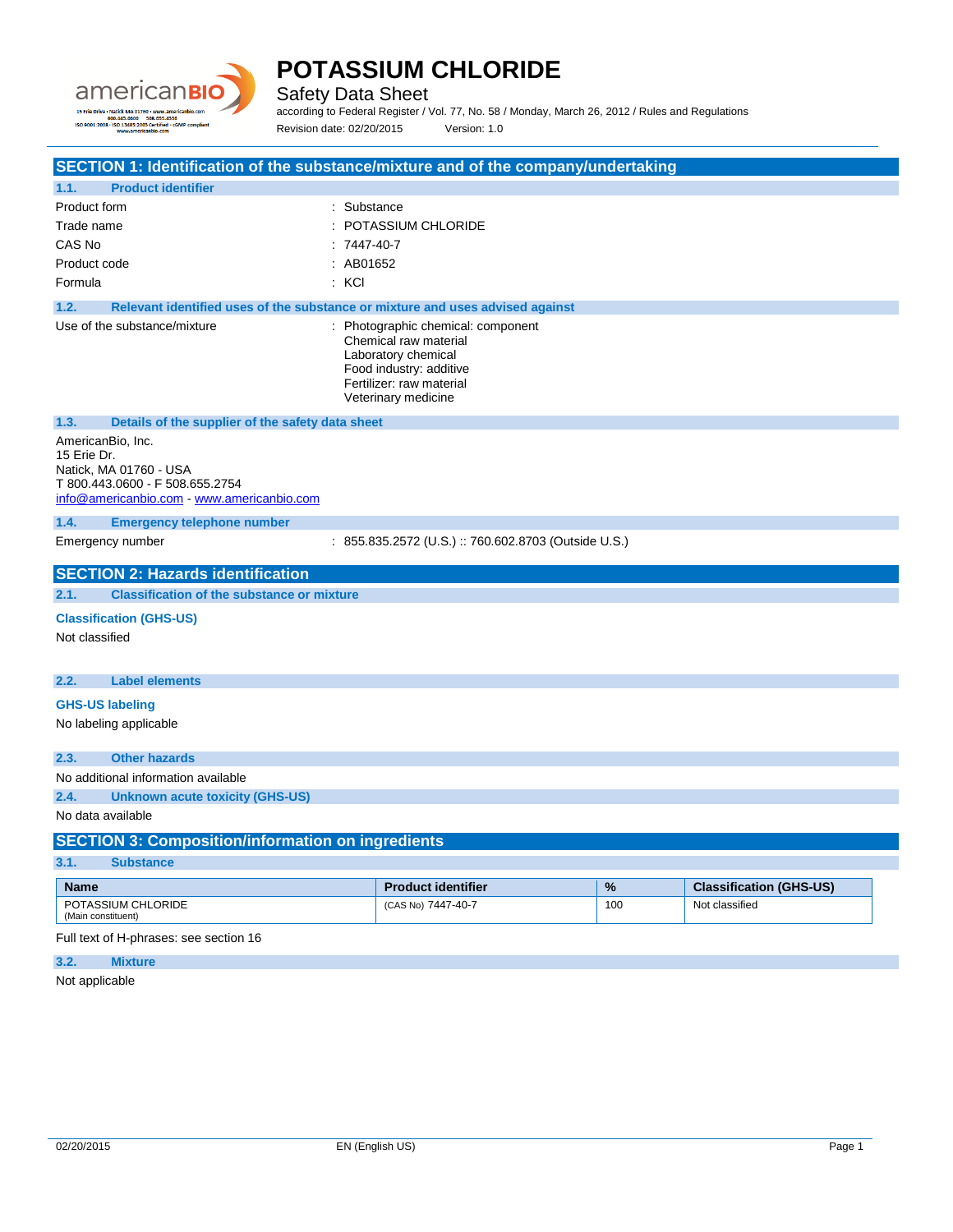## Safety Data Sheet

according to Federal Register / Vol. 77, No. 58 / Monday, March 26, 2012 / Rules and Regulations

| <b>SECTION 4: First aid measures</b>                                               |                                                                                                                                                                                                                                                                                                                                                                                                                                                                                                                                                                                                                                                                                                                 |
|------------------------------------------------------------------------------------|-----------------------------------------------------------------------------------------------------------------------------------------------------------------------------------------------------------------------------------------------------------------------------------------------------------------------------------------------------------------------------------------------------------------------------------------------------------------------------------------------------------------------------------------------------------------------------------------------------------------------------------------------------------------------------------------------------------------|
| <b>Description of first aid measures</b><br>4.1.                                   |                                                                                                                                                                                                                                                                                                                                                                                                                                                                                                                                                                                                                                                                                                                 |
| First-aid measures general                                                         | : Check the vital functions. Unconscious: maintain adequate airway and respiration. Respiratory<br>arrest: artificial respiration or oxygen. Cardiac arrest: perform resuscitation. Victim conscious with<br>laboured breathing: half-seated. Victim in shock: on his back with legs slightly raised. Vomiting:<br>prevent asphyxia/aspiration pneumonia. Prevent cooling by covering the victim (no warming up).<br>Keep watching the victim. Give psychological aid. Keep the victim calm, avoid physical strain.<br>Depending on the victim's condition: doctor/hospital. Never give anything by mouth to an<br>unconscious person. If you feel unwell, seek medical advice (show the label where possible). |
| First-aid measures after inhalation                                                | Remove the victim into fresh air. Respiratory problems: consult a doctor/medical service. Assure<br>fresh air breathing. Allow the victim to rest.                                                                                                                                                                                                                                                                                                                                                                                                                                                                                                                                                              |
| First-aid measures after skin contact                                              | Rinse with water. Soap may be used. Take victim to a doctor if irritation persists. Remove<br>affected clothing and wash all exposed skin area with mild soap and water, followed by warm<br>water rinse.                                                                                                                                                                                                                                                                                                                                                                                                                                                                                                       |
| First-aid measures after eye contact                                               | Rinse with water. Do not apply neutralizing agents. Take victim to an ophthalmologist if irritation<br>persists. Rinse immediately with plenty of water. Obtain medical attention if pain, blinking or<br>redness persist.                                                                                                                                                                                                                                                                                                                                                                                                                                                                                      |
| First-aid measures after ingestion                                                 | : Rinse mouth with water. Immediately after ingestion: give lots of water to drink. Victim is fully<br>conscious: immediately induce vomiting. Call Poison Information Centre<br>(www.big.be/antigif.htm). Consult a doctor/medical service if you feel unwell. Ingestion of large<br>quantities: immediately to hospital. Rinse mouth. Do NOT induce vomiting. Obtain emergency<br>medical attention.                                                                                                                                                                                                                                                                                                          |
| 4.2.<br>Most important symptoms and effects, both acute and delayed                |                                                                                                                                                                                                                                                                                                                                                                                                                                                                                                                                                                                                                                                                                                                 |
| Symptoms/injuries                                                                  | : Not expected to present a significant hazard under anticipated conditions of normal use.                                                                                                                                                                                                                                                                                                                                                                                                                                                                                                                                                                                                                      |
| Symptoms/injuries after inhalation                                                 | : AFTER INHALATION OF DUST: Slight irritation.                                                                                                                                                                                                                                                                                                                                                                                                                                                                                                                                                                                                                                                                  |
| Symptoms/injuries after skin contact                                               | : No effects known.                                                                                                                                                                                                                                                                                                                                                                                                                                                                                                                                                                                                                                                                                             |
| Symptoms/injuries after eye contact                                                | : Slight irritation.                                                                                                                                                                                                                                                                                                                                                                                                                                                                                                                                                                                                                                                                                            |
| Symptoms/injuries after ingestion                                                  | : AFTER ABSORPTION OF HIGH QUANTITIES: Feeling of weakness. Gastrointestinal<br>complaints. Nausea. Vomiting. Diarrhoea. Change in the haemogramme/blood composition.<br>Cardiac and blood circulation effects. Low arterial pressure. Dizziness. Disturbances of heart<br>rate. Cramps/uncontrolled muscular contractions. Disturbances of consciousness.                                                                                                                                                                                                                                                                                                                                                      |
| Chronic symptoms                                                                   | : No effects known.                                                                                                                                                                                                                                                                                                                                                                                                                                                                                                                                                                                                                                                                                             |
| Indication of any immediate medical attention and special treatment needed<br>4.3. |                                                                                                                                                                                                                                                                                                                                                                                                                                                                                                                                                                                                                                                                                                                 |
| No additional information available                                                |                                                                                                                                                                                                                                                                                                                                                                                                                                                                                                                                                                                                                                                                                                                 |
| <b>SECTION 5: Firefighting measures</b>                                            |                                                                                                                                                                                                                                                                                                                                                                                                                                                                                                                                                                                                                                                                                                                 |
| 5.1.<br><b>Extinguishing media</b>                                                 |                                                                                                                                                                                                                                                                                                                                                                                                                                                                                                                                                                                                                                                                                                                 |
| suitable extinguishing media                                                       | : Adapt extinguishing media to the environment. Foam. Dry powder. Carbon dioxide. Water spray.<br>Sand.                                                                                                                                                                                                                                                                                                                                                                                                                                                                                                                                                                                                         |
| Unsuitable extinguishing media                                                     | : No unsuitable extinguishing media known. Do not use a heavy water stream.                                                                                                                                                                                                                                                                                                                                                                                                                                                                                                                                                                                                                                     |
| 5.2.<br>Special hazards arising from the substance or mixture                      |                                                                                                                                                                                                                                                                                                                                                                                                                                                                                                                                                                                                                                                                                                                 |
| Fire hazard                                                                        | : DIRECT FIRE HAZARD. Non combustible.                                                                                                                                                                                                                                                                                                                                                                                                                                                                                                                                                                                                                                                                          |
| <b>Explosion hazard</b>                                                            | DIRECT EXPLOSION HAZARD. Not applicable. INDIRECT EXPLOSION HAZARD. Not<br>annlicahla                                                                                                                                                                                                                                                                                                                                                                                                                                                                                                                                                                                                                           |

| , ,, , ,, ,, ,, ,, ,                          | . DIREOT I IRE I II (E/ \IRD). I (OII OOIII) QUUDIO.                                                                                                                                                           |
|-----------------------------------------------|----------------------------------------------------------------------------------------------------------------------------------------------------------------------------------------------------------------|
| <b>Explosion hazard</b>                       | : DIRECT EXPLOSION HAZARD. Not applicable. INDIRECT EXPLOSION HAZARD. Not<br>applicable.                                                                                                                       |
| Reactivity                                    | : On burning: release of toxic and corrosive gases/vapours (hydrogen chloride).                                                                                                                                |
| 5.3.<br><b>Advice for firefighters</b>        |                                                                                                                                                                                                                |
| Precautionary measures fire                   | : Exposure to fire/heat: keep upwind. Exposure to fire/heat: consider evacuation. Exposure to<br>fire/heat: have neighbourhood close doors and windows.                                                        |
| Firefighting instructions                     | : Dilute toxic gases with water spray. Use water spray or fog for cooling exposed containers.<br>Exercise caution when fighting any chemical fire. Avoid (reject) fire-fighting water to enter<br>environment. |
| Protection during firefighting                | : Heat/fire exposure: compressed air/oxygen apparatus. Do not enter fire area without proper<br>protective equipment, including respiratory protection.                                                        |
| <b>SECTION 6: Accidental release measures</b> |                                                                                                                                                                                                                |
| 6.1.                                          | Personal precautions, protective equipment and emergency procedures                                                                                                                                            |
| 6.1.1.<br>For non-emergency personnel         |                                                                                                                                                                                                                |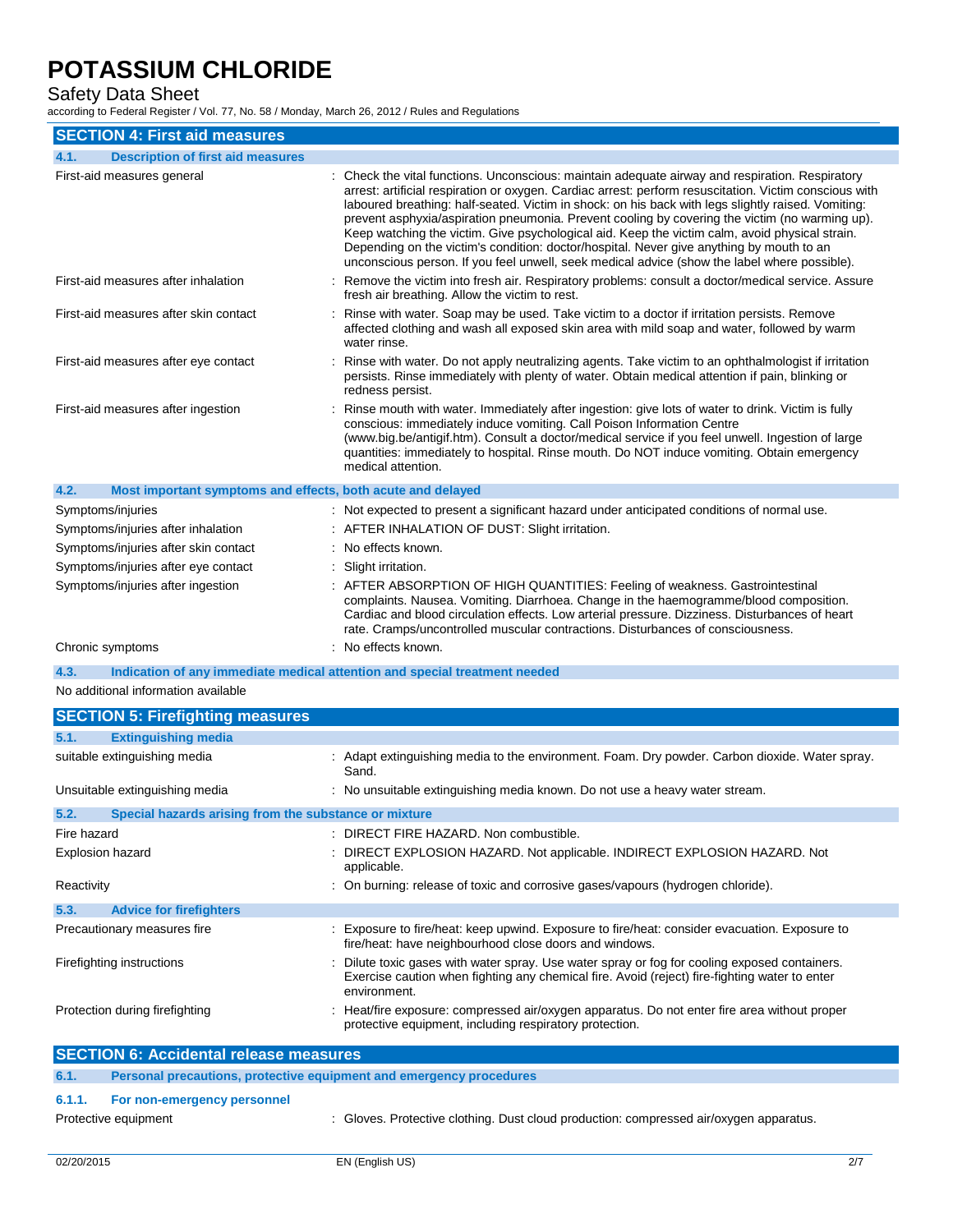## Safety Data Sheet

according to Federal Register / Vol. 77, No. 58 / Monday, March 26, 2012 / Rules and Regulations

|        | Emergency procedures                                 | : Mark the danger area. Prevent dust cloud formation, e.g. by wetting. No naked flames. Wash<br>contaminated clothes. Evacuate unnecessary personnel. |
|--------|------------------------------------------------------|-------------------------------------------------------------------------------------------------------------------------------------------------------|
|        | Measures in case of dust release                     | : In case of dust production: keep upwind. Dust production: have neighbourhood close doors and<br>windows.                                            |
| 6.1.2. | For emergency responders                             |                                                                                                                                                       |
|        | Protective equipment                                 | : Equip cleanup crew with proper protection.                                                                                                          |
|        | Emergency procedures                                 | : Ventilate area.                                                                                                                                     |
| 6.2.   | <b>Environmental precautions</b>                     |                                                                                                                                                       |
|        |                                                      | Prevent entry to sewers and public waters. Notify authorities if liquid enters sewers or public waters.                                               |
| 6.3.   | Methods and material for containment and cleaning up |                                                                                                                                                       |
|        | For containment                                      | : Contain released substance, pump into suitable containers. Plug the leak, cut off the supply.                                                       |

Minimize generation of dust. Store away from other materials.

Knock down/dilute dust cloud with water spray. Methods for cleaning up **interpret on the Containers** of Stop dust cloud by humidifying with water. Scoop solid spill into closing containers. Wash down leftovers with plenty of water. Clean contaminated surfaces with an excess of water. Wash clothing and equipment after handling. On land, sweep or shovel into suitable containers.

#### **6.4. Reference to other sections**

See Heading 8. Exposure controls and personal protection.

| <b>Precautions for safe handling</b><br>7.1.<br>Precautions for safe handling<br>: Comply with the legal requirements. Clean contaminated clothing. Thoroughly clean/dry the<br>installation before use. Avoid raising dust. Keep away from naked flames/heat. Observe normal<br>hygiene standards. Keep container tightly closed. Carry operations in the open/under local |  |
|-----------------------------------------------------------------------------------------------------------------------------------------------------------------------------------------------------------------------------------------------------------------------------------------------------------------------------------------------------------------------------|--|
|                                                                                                                                                                                                                                                                                                                                                                             |  |
| exhaust/ventilation or with respiratory protection. Wash hands and other exposed areas with mild<br>soap and water before eat, drink or smoke and when leaving work. Provide good ventilation in<br>process area to prevent formation of vapor.                                                                                                                             |  |
| 7.2.<br>Conditions for safe storage, including any incompatibilities                                                                                                                                                                                                                                                                                                        |  |
| : Keep only in the original container in a cool, well ventilated place away from : Direct sunlight.<br>Storage conditions<br>Keep container closed when not in use.                                                                                                                                                                                                         |  |
| Incompatible products<br>: Strong bases, strong acids.                                                                                                                                                                                                                                                                                                                      |  |
| Incompatible materials<br>: Sources of ignition. Direct sunlight.                                                                                                                                                                                                                                                                                                           |  |
| : KEEP SUBSTANCE AWAY FROM: heat sources.<br>Heat-ignition                                                                                                                                                                                                                                                                                                                  |  |
| : KEEP SUBSTANCE AWAY FROM: oxidizing agents. (strong) acids. water/moisture.<br>Prohibitions on mixed storage                                                                                                                                                                                                                                                              |  |
| : Store in a cool area. Store in a dry area. Keep container in a well-ventilated place. Keep only in<br>Storage area<br>the original container. Meet the legal requirements. Keep out of direct sunlight.                                                                                                                                                                   |  |
| : SPECIAL REQUIREMENTS: closing. watertight. dry. correctly labelled. meet the legal<br>Special rules on packaging<br>requirements. Secure fragile packagings in solid containers.                                                                                                                                                                                          |  |
| : SUITABLE MATERIAL: No data available. MATERIAL TO AVOID: No data available.<br>Packaging materials                                                                                                                                                                                                                                                                        |  |
| 7.3.<br>Specific end use(s)                                                                                                                                                                                                                                                                                                                                                 |  |

No additional information available

## **SECTION 8: Exposure controls/personal protection**

## **8.1. Control parameters**

No additional information available

| 8.2.<br><b>Exposure controls</b>  |                                                                                                                                                                                             |
|-----------------------------------|---------------------------------------------------------------------------------------------------------------------------------------------------------------------------------------------|
| Personal protective equipment     | : Avoid all unnecessary exposure.                                                                                                                                                           |
| Materials for protective clothing | : GIVE EXCELLENT RESISTANCE: No data available. GIVE GOOD RESISTANCE: butyl rubber.<br>nitrile rubber. GIVE LESS RESISTANCE: No data available. GIVE POOR RESISTANCE: No<br>data available. |
| Hand protection                   | : Gloves. Wear protective gloves.                                                                                                                                                           |
| Eye protection                    | : Safety glasses. In case of dust production: protective goggles. Chemical goggles or safety<br>glasses.                                                                                    |
| Skin and body protection          | : Protective clothing.                                                                                                                                                                      |
| Respiratory protection            | : Dust production: dust mask with filter type P1. Wear approved mask.                                                                                                                       |
| Other information                 | : When using, do not eat, drink or smoke.                                                                                                                                                   |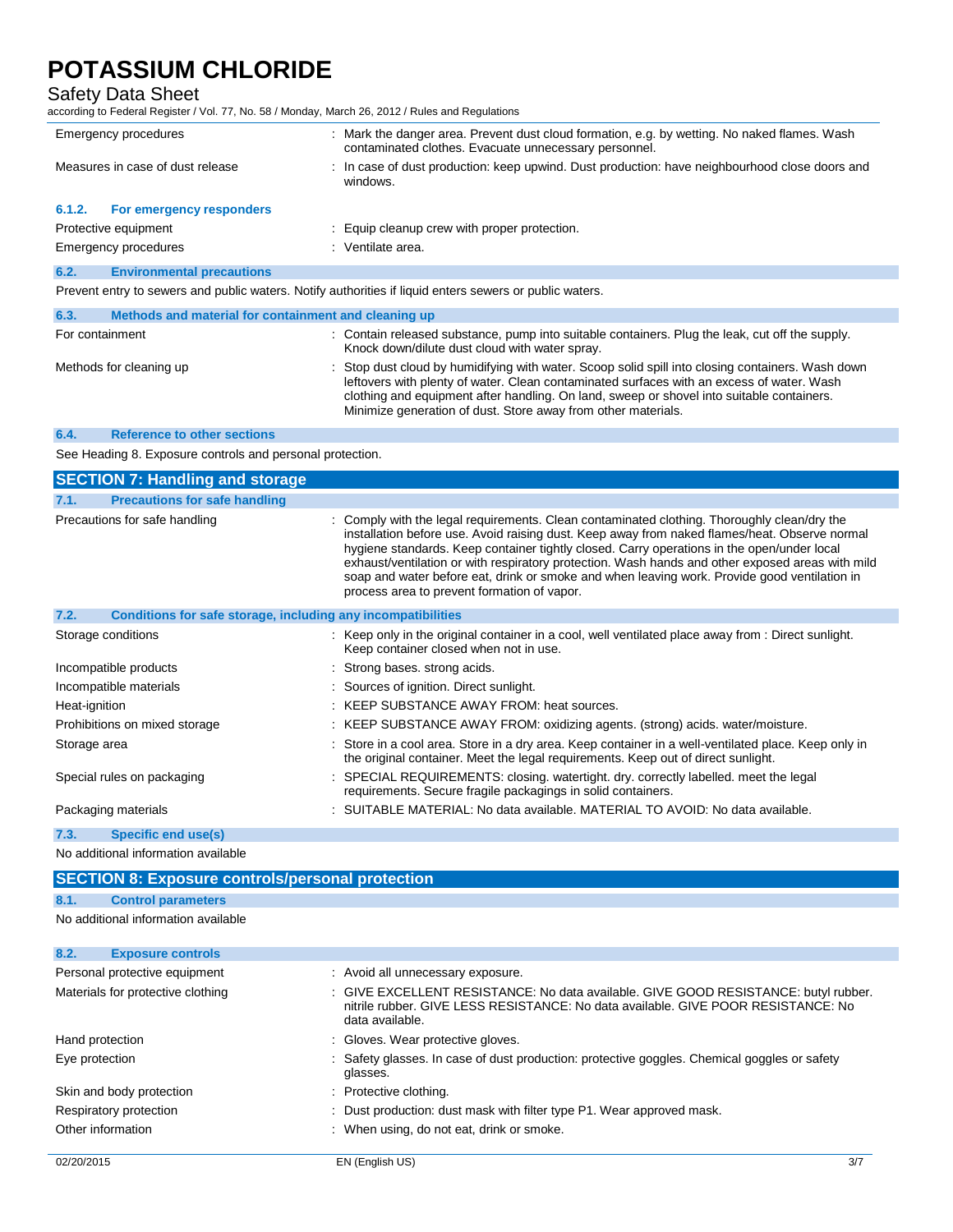## Safety Data Sheet

according to Federal Register / Vol. 77, No. 58 / Monday, March 26, 2012 / Rules and Regulations

| <b>SECTION 9: Physical and chemical properties</b>                            |                                                                                         |  |
|-------------------------------------------------------------------------------|-----------------------------------------------------------------------------------------|--|
| 9.1.<br>Information on basic physical and chemical properties                 |                                                                                         |  |
| Physical state                                                                | : Solid                                                                                 |  |
| Appearance                                                                    | Crystalline solid.                                                                      |  |
| Molecular mass                                                                | : 74.55 g/mol                                                                           |  |
| Color                                                                         | : White.                                                                                |  |
| Odor                                                                          | Odourless.                                                                              |  |
| Odor threshold                                                                | : No data available                                                                     |  |
| рH                                                                            | .70                                                                                     |  |
| Relative evaporation rate (butyl acetate=1)                                   | : No data available                                                                     |  |
| Melting point                                                                 | : 770 $\degree$ C                                                                       |  |
| Freezing point                                                                | : No data available                                                                     |  |
| Boiling point                                                                 | No data available                                                                       |  |
| Flash point                                                                   | : Not applicable                                                                        |  |
| Self ignition temperature                                                     | : Not applicable                                                                        |  |
| Decomposition temperature                                                     | No data available                                                                       |  |
| Flammability (solid, gas)                                                     | : No data available                                                                     |  |
| Vapor pressure                                                                | $: < 0.100$ hPa                                                                         |  |
| Relative vapor density at 20 °C                                               | : No data available                                                                     |  |
| Relative density                                                              | $\therefore$ 2.0                                                                        |  |
| Density                                                                       | : 1987 kg/m <sup>3</sup>                                                                |  |
| Solubility                                                                    | Soluble in water. Insoluble in oils/fats.<br>Water: 34 g/100ml<br>Ethanol: 0.40 g/100ml |  |
| Log Pow                                                                       | : -0.46 (Estimated value)                                                               |  |
| Log Kow                                                                       | No data available                                                                       |  |
| Viscosity, kinematic                                                          | No data available                                                                       |  |
| Viscosity, dynamic                                                            | No data available                                                                       |  |
| <b>Explosive properties</b>                                                   | No data available                                                                       |  |
| Oxidizing properties                                                          | No data available                                                                       |  |
| <b>Explosive limits</b>                                                       | : No data available                                                                     |  |
| 9.2.<br><b>Other information</b>                                              |                                                                                         |  |
| Minimum ignition energy                                                       | : Not applicable                                                                        |  |
| Saturation concentration                                                      | : 0 g/m <sup>3</sup>                                                                    |  |
| VOC content                                                                   | Not applicable                                                                          |  |
| Other properties                                                              | : Substance has neutral reaction.                                                       |  |
| <b>SECTION 10: Stability and reactivity</b>                                   |                                                                                         |  |
| 10.1.<br><b>Reactivity</b>                                                    |                                                                                         |  |
| On burning: release of toxic and corrosive gases/vapours (hydrogen chloride). |                                                                                         |  |
| 10.2.<br><b>Chemical stability</b>                                            |                                                                                         |  |
|                                                                               |                                                                                         |  |

#### Not established.

#### **10.3. Possibility of hazardous reactions**

#### Not established.

#### **10.4. Conditions to avoid**

Direct sunlight. Extremely high or low temperatures.

#### **10.5. Incompatible materials**

strong acids. Strong bases.

### **10.6. Hazardous decomposition products**

fume. Carbon monoxide. Carbon dioxide.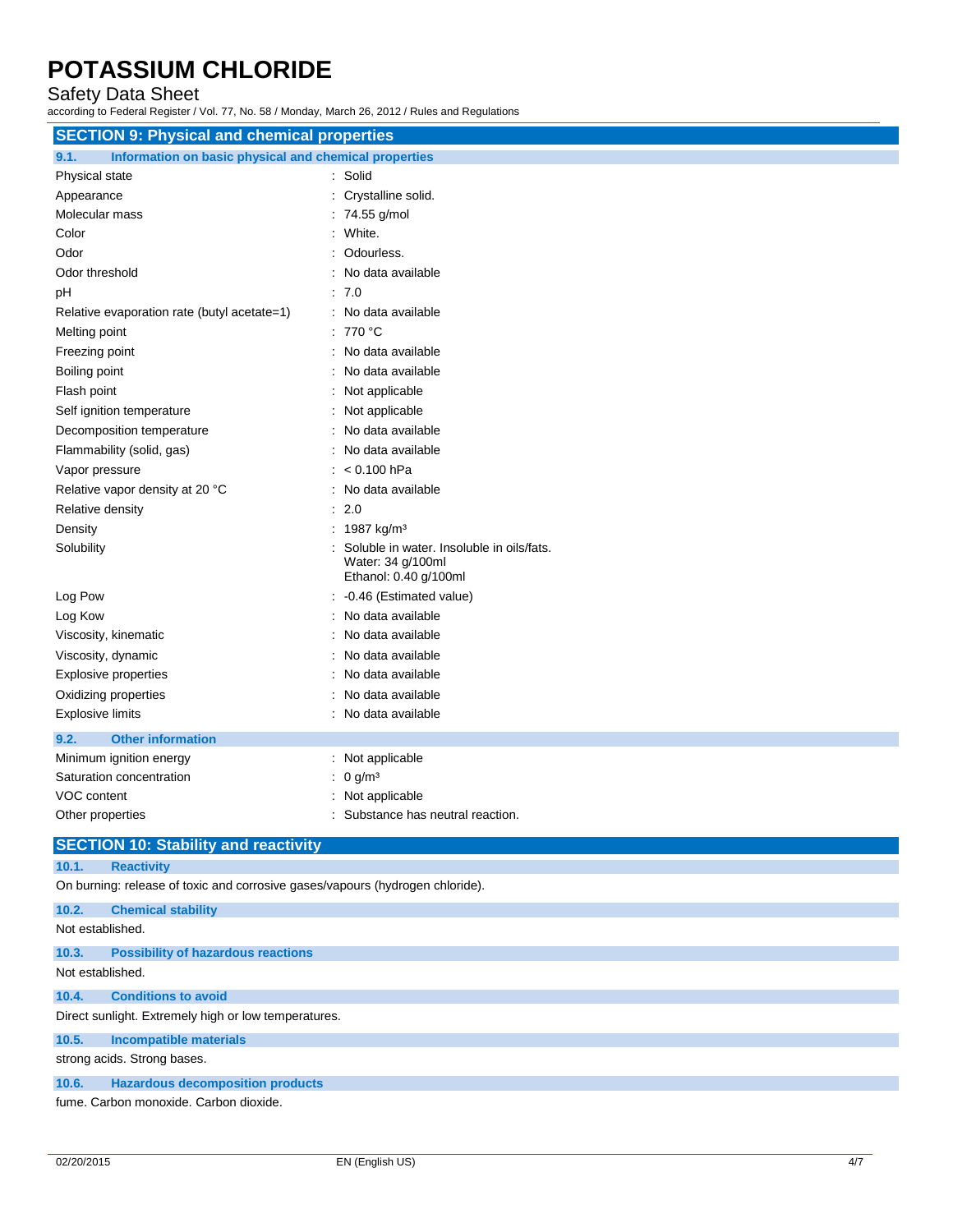## Safety Data Sheet

according to Federal Register / Vol. 77, No. 58 / Monday, March 26, 2012 / Rules and Regulations

## **SECTION 11: Toxicological information 11.1. Information on toxicological effects**

| Acute toxicity                                         | Not classified                                                                                                                                                                                                                                                                                                                                           |
|--------------------------------------------------------|----------------------------------------------------------------------------------------------------------------------------------------------------------------------------------------------------------------------------------------------------------------------------------------------------------------------------------------------------------|
| POTASSIUM CHLORIDE ( \f )7447-40-7                     |                                                                                                                                                                                                                                                                                                                                                          |
| LD50 oral rat                                          | 2600 mg/kg (Rat)                                                                                                                                                                                                                                                                                                                                         |
| Skin corrosion/irritation                              | Not classified                                                                                                                                                                                                                                                                                                                                           |
|                                                        | pH: 7.0                                                                                                                                                                                                                                                                                                                                                  |
| Serious eye damage/irritation                          | : Not classified                                                                                                                                                                                                                                                                                                                                         |
|                                                        | pH: 7.0                                                                                                                                                                                                                                                                                                                                                  |
| Respiratory or skin sensitization                      | Not classified                                                                                                                                                                                                                                                                                                                                           |
| Germ cell mutagenicity                                 | Not classified                                                                                                                                                                                                                                                                                                                                           |
| Carcinogenicity                                        | Not classified                                                                                                                                                                                                                                                                                                                                           |
| Reproductive toxicity                                  | Not classified                                                                                                                                                                                                                                                                                                                                           |
| Specific target organ toxicity (single exposure)       | Not classified                                                                                                                                                                                                                                                                                                                                           |
| Specific target organ toxicity (repeated<br>exposure)  | Not classified                                                                                                                                                                                                                                                                                                                                           |
| Aspiration hazard                                      | Not classified                                                                                                                                                                                                                                                                                                                                           |
| Potential Adverse human health effects and<br>symptoms | Based on available data, the classification criteria are not met.                                                                                                                                                                                                                                                                                        |
| Symptoms/injuries after inhalation                     | : AFTER INHALATION OF DUST: Slight irritation.                                                                                                                                                                                                                                                                                                           |
| Symptoms/injuries after skin contact                   | No effects known.                                                                                                                                                                                                                                                                                                                                        |
| Symptoms/injuries after eye contact                    | : Slight irritation.                                                                                                                                                                                                                                                                                                                                     |
| Symptoms/injuries after ingestion                      | AFTER ABSORPTION OF HIGH QUANTITIES: Feeling of weakness. Gastrointestinal<br>complaints. Nausea. Vomiting. Diarrhoea. Change in the haemogramme/blood composition.<br>Cardiac and blood circulation effects. Low arterial pressure. Dizziness. Disturbances of heart<br>rate. Cramps/uncontrolled muscular contractions. Disturbances of consciousness. |
| Chronic symptoms                                       | No effects known.                                                                                                                                                                                                                                                                                                                                        |

**SECTION 12:** 

|                 | <b>SECTION 12: Ecological information</b> |                                                           |
|-----------------|-------------------------------------------|-----------------------------------------------------------|
| 12.1.           | <b>Toxicity</b>                           |                                                           |
| Ecology gonoral |                                           | Closeification concerning the environment: not applicable |

| Ecology - general | : Classification concerning the environment: not applicable.                                                                                                                                                                                                                                                         |
|-------------------|----------------------------------------------------------------------------------------------------------------------------------------------------------------------------------------------------------------------------------------------------------------------------------------------------------------------|
| Ecology - water   | Maximum concentration in drinking water: 250 mg/l (chloride) (Directive 98/83/EC). Slightly<br>harmful to fishes (LC50(96h) 100-1000 mg/l). Slightly harmful to invertebrates (Daphnia) (EC50<br>$(48h)$ : 100 - 1000 mg/l). Slightly harmful to algae (EC50 $(72h) > 100$ mg/l). Inhibition of activated<br>sludge. |

| <b>POTASSIUM CHLORIDE (7447-40-7)</b> |                                                      |
|---------------------------------------|------------------------------------------------------|
| LC50 fish 1                           | 920 mg/l (96 h; Gambusia affinis; Static system)     |
| EC50 Daphnia 1                        | 630 mg/l (48 h; Ceriodaphnia dubia)                  |
| LC50 fish 2                           | 2010 mg/l (96 h; Lepomis macrochirus; Static system) |
| EC50 Daphnia 2                        | 660 mg/l (48 h; Daphnia magna)                       |
| Threshold limit algae 1               | 850 mg/l (72 h; Scenedesmus subspicatus)             |
| Threshold limit algae 2               | > 100 mg/l (72 h; Scenedesmus subspicatus; GLP)      |

## **12.2. Persistence and degradability**

| POTASSIUM CHLORIDE (7447-40-7)  |                                                    |  |
|---------------------------------|----------------------------------------------------|--|
| Persistence and degradability   | Biodegradability: not applicable. Not established. |  |
| Biochemical oxygen demand (BOD) | Not applicable                                     |  |
| Chemical oxygen demand (COD)    | Not applicable                                     |  |
| ThOD                            | Not applicable                                     |  |
| BOD (% of ThOD)                 | Not applicable                                     |  |

| 12.3.                                 | <b>Bioaccumulative potential</b> |                         |     |
|---------------------------------------|----------------------------------|-------------------------|-----|
| <b>POTASSIUM CHLORIDE (7447-40-7)</b> |                                  |                         |     |
| Log Pow                               |                                  | -0.46 (Estimated value) |     |
| 02/20/2015                            |                                  | EN (English US)         | 5/7 |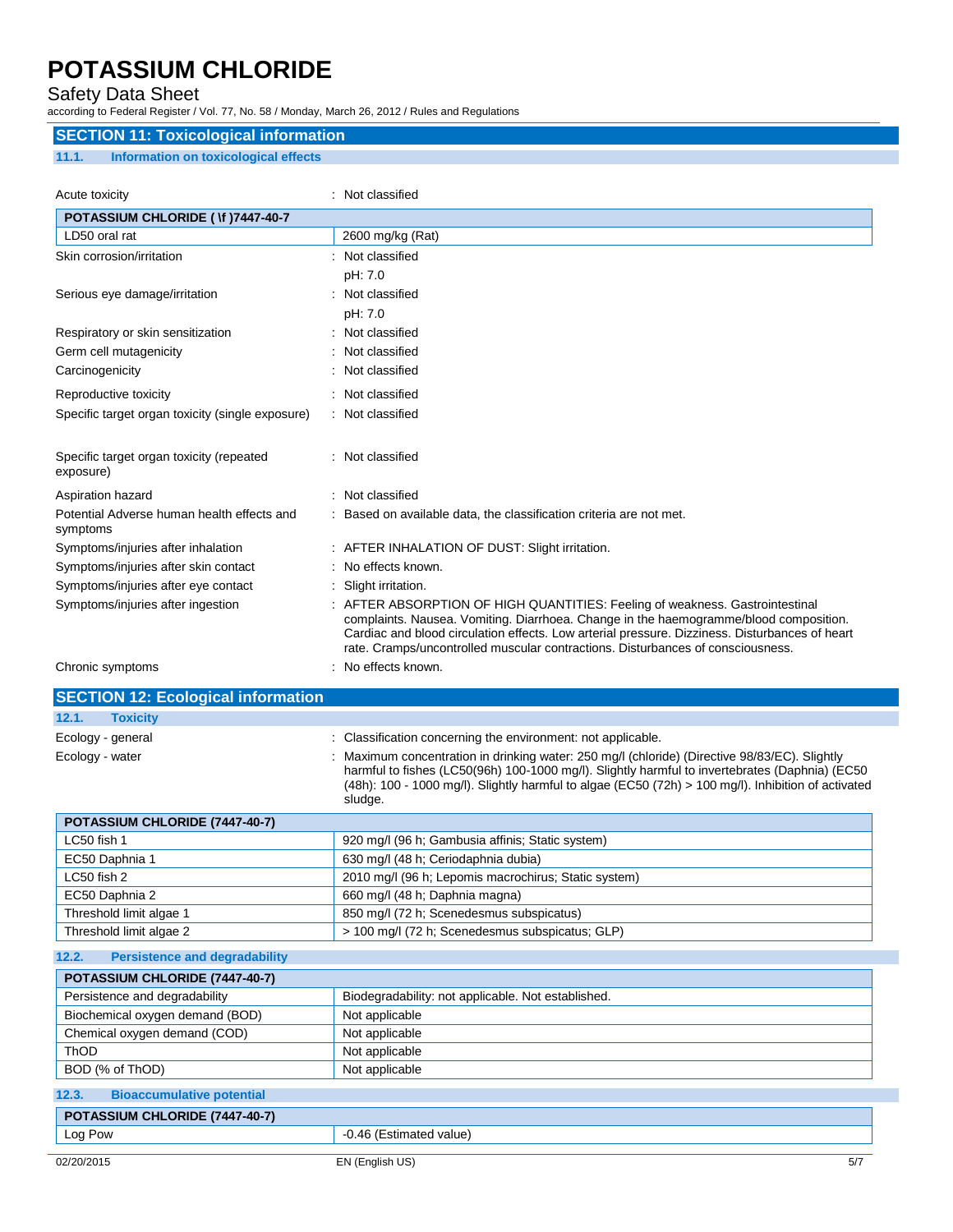## Safety Data Sheet

according to Federal Register / Vol. 77, No. 58 / Monday, March 26, 2012 / Rules and Regulations

| according to Federal Register / Vol. 77, No. 58 / Monday, March 26, 2012 / Rules and Regulations |                                                                                                                                                                                                                                                                                                                                                                |  |  |  |  |
|--------------------------------------------------------------------------------------------------|----------------------------------------------------------------------------------------------------------------------------------------------------------------------------------------------------------------------------------------------------------------------------------------------------------------------------------------------------------------|--|--|--|--|
| POTASSIUM CHLORIDE (7447-40-7)<br>Bioaccumulative potential                                      | Bioaccumulation: not applicable. Not established.                                                                                                                                                                                                                                                                                                              |  |  |  |  |
|                                                                                                  |                                                                                                                                                                                                                                                                                                                                                                |  |  |  |  |
| <b>Mobility in soil</b><br>12.4.                                                                 |                                                                                                                                                                                                                                                                                                                                                                |  |  |  |  |
| No additional information available                                                              |                                                                                                                                                                                                                                                                                                                                                                |  |  |  |  |
| 12.5.<br><b>Other adverse effects</b>                                                            |                                                                                                                                                                                                                                                                                                                                                                |  |  |  |  |
| Other information                                                                                | : Avoid release to the environment.                                                                                                                                                                                                                                                                                                                            |  |  |  |  |
| <b>SECTION 13: Disposal considerations</b>                                                       |                                                                                                                                                                                                                                                                                                                                                                |  |  |  |  |
| 13.1.<br><b>Waste treatment methods</b>                                                          |                                                                                                                                                                                                                                                                                                                                                                |  |  |  |  |
| Waste disposal recommendations                                                                   | : Remove waste in accordance with local and/or national regulations. Precipitate/make insoluble.<br>Immobilize the toxic or harmful components. Remove to an authorized dump. Treat using the<br>best available techniques before discharge into drains or the aquatic environment. Dispose in a<br>safe manner in accordance with local/national regulations. |  |  |  |  |
| Additional information                                                                           | LWCA (the Netherlands): KGA category 05. Can be considered as non hazardous waste<br>according to Directive 2008/98/EC.                                                                                                                                                                                                                                        |  |  |  |  |
| Ecology - waste materials                                                                        | : Avoid release to the environment.                                                                                                                                                                                                                                                                                                                            |  |  |  |  |
| <b>SECTION 14: Transport information</b>                                                         |                                                                                                                                                                                                                                                                                                                                                                |  |  |  |  |
| In accordance with DOT                                                                           |                                                                                                                                                                                                                                                                                                                                                                |  |  |  |  |
| No dangerous good in sense of transport regulations                                              |                                                                                                                                                                                                                                                                                                                                                                |  |  |  |  |
| <b>Additional information</b>                                                                    |                                                                                                                                                                                                                                                                                                                                                                |  |  |  |  |
| Other information                                                                                | : No supplementary information available.                                                                                                                                                                                                                                                                                                                      |  |  |  |  |
| State during transport (ADR-RID)                                                                 | : Rail and road transport: not subject to ADR-RID.                                                                                                                                                                                                                                                                                                             |  |  |  |  |
| <b>ADR</b>                                                                                       |                                                                                                                                                                                                                                                                                                                                                                |  |  |  |  |
| Transport document description                                                                   | : UN N/A                                                                                                                                                                                                                                                                                                                                                       |  |  |  |  |
| Packing group (ADR)                                                                              | : N/A                                                                                                                                                                                                                                                                                                                                                          |  |  |  |  |
| Hazard identification number (Kemler No.)                                                        | : N/A                                                                                                                                                                                                                                                                                                                                                          |  |  |  |  |
| Classification code (ADR)                                                                        | : N/A                                                                                                                                                                                                                                                                                                                                                          |  |  |  |  |
| <b>Transport by sea</b>                                                                          |                                                                                                                                                                                                                                                                                                                                                                |  |  |  |  |
| No additional information available                                                              |                                                                                                                                                                                                                                                                                                                                                                |  |  |  |  |
| Air transport                                                                                    |                                                                                                                                                                                                                                                                                                                                                                |  |  |  |  |
| No additional information available                                                              |                                                                                                                                                                                                                                                                                                                                                                |  |  |  |  |
| <b>SECTION 15: Regulatory information</b>                                                        |                                                                                                                                                                                                                                                                                                                                                                |  |  |  |  |
| 15.1. US Federal regulations                                                                     |                                                                                                                                                                                                                                                                                                                                                                |  |  |  |  |
| POTASSIUM CHLORIDE (7447-40-7)                                                                   |                                                                                                                                                                                                                                                                                                                                                                |  |  |  |  |
| Listed on the United States TSCA (Toxic Substances Control Act) inventory                        |                                                                                                                                                                                                                                                                                                                                                                |  |  |  |  |
| 15.2. International regulations                                                                  |                                                                                                                                                                                                                                                                                                                                                                |  |  |  |  |
| <b>CANADA</b>                                                                                    |                                                                                                                                                                                                                                                                                                                                                                |  |  |  |  |
| No additional information available                                                              |                                                                                                                                                                                                                                                                                                                                                                |  |  |  |  |
|                                                                                                  |                                                                                                                                                                                                                                                                                                                                                                |  |  |  |  |
| <b>EU-Regulations</b>                                                                            |                                                                                                                                                                                                                                                                                                                                                                |  |  |  |  |
| No additional information available                                                              |                                                                                                                                                                                                                                                                                                                                                                |  |  |  |  |
|                                                                                                  |                                                                                                                                                                                                                                                                                                                                                                |  |  |  |  |
|                                                                                                  |                                                                                                                                                                                                                                                                                                                                                                |  |  |  |  |
| Classification according to Regulation (EC) No. 1272/2008 [CLP]<br>Not classified                |                                                                                                                                                                                                                                                                                                                                                                |  |  |  |  |

**Classification according to Directive 67/548/EEC or 1999/45/EC** Not classified